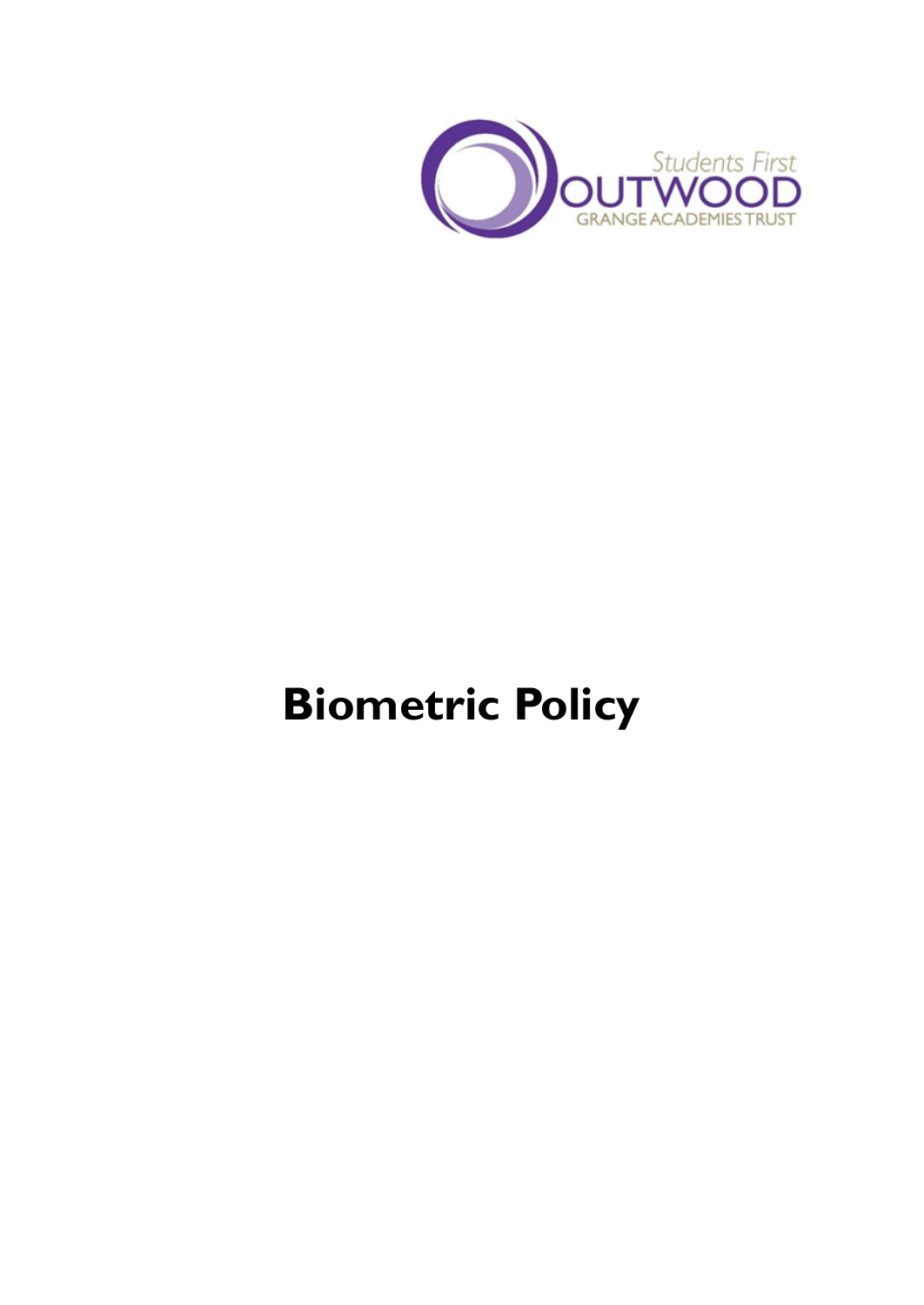| <b>Document control table</b> |                                 |               |                        |                          |  |  |  |  |
|-------------------------------|---------------------------------|---------------|------------------------|--------------------------|--|--|--|--|
| <b>Document title:</b>        |                                 |               |                        | <b>Biometric Policy</b>  |  |  |  |  |
| Author (name & job title):    |                                 |               |                        | Katy Bradford, COO       |  |  |  |  |
| <b>Version number:</b>        |                                 |               |                        | V <sub>3</sub>           |  |  |  |  |
| Date approved:                |                                 |               |                        | <b>June 2022</b>         |  |  |  |  |
| <b>Approved by:</b>           |                                 |               | <b>Executive Board</b> |                          |  |  |  |  |
| Date of review:               |                                 |               | <b>June 2024</b>       |                          |  |  |  |  |
| <b>Document History</b>       |                                 |               |                        |                          |  |  |  |  |
| <b>Version</b>                | <b>Date</b>                     | <b>Author</b> |                        | <b>Note of revisions</b> |  |  |  |  |
| V <sub>2</sub>                | 1.5.20                          | <b>KB</b>     |                        | Review - no changes      |  |  |  |  |
| V3                            | 1.5.22<br>Debbie<br>Pettiford / |               |                        | Review - no changes      |  |  |  |  |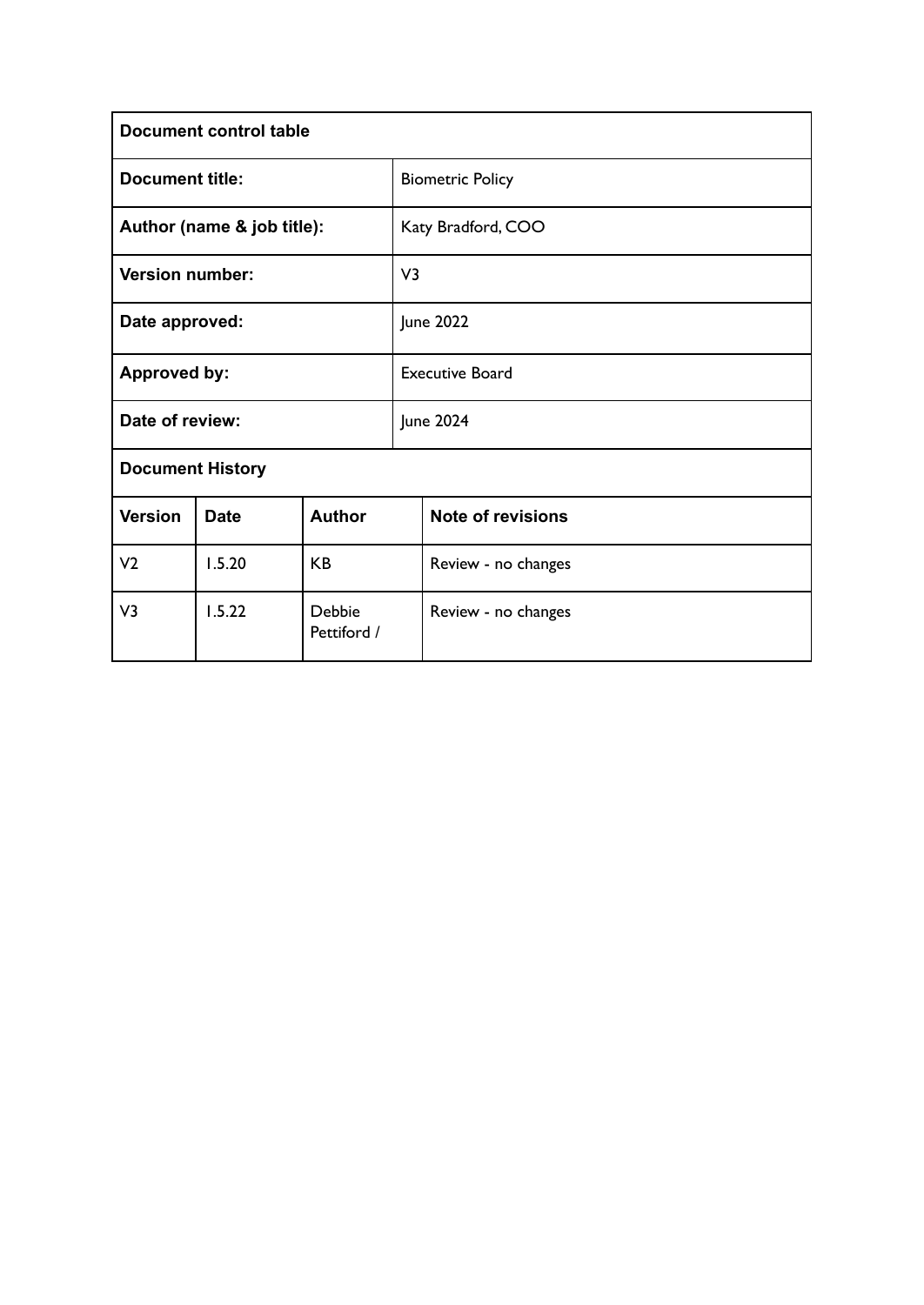### **Contents**

| <b>Key Points</b>                     | $\overline{4}$ |
|---------------------------------------|----------------|
| <b>Biometric Data and Processing</b>  | $\overline{4}$ |
| <b>Appendices</b>                     |                |
| Biometric Consent form (parent/carer) |                |
| Biometric Consent form (student)      | 8              |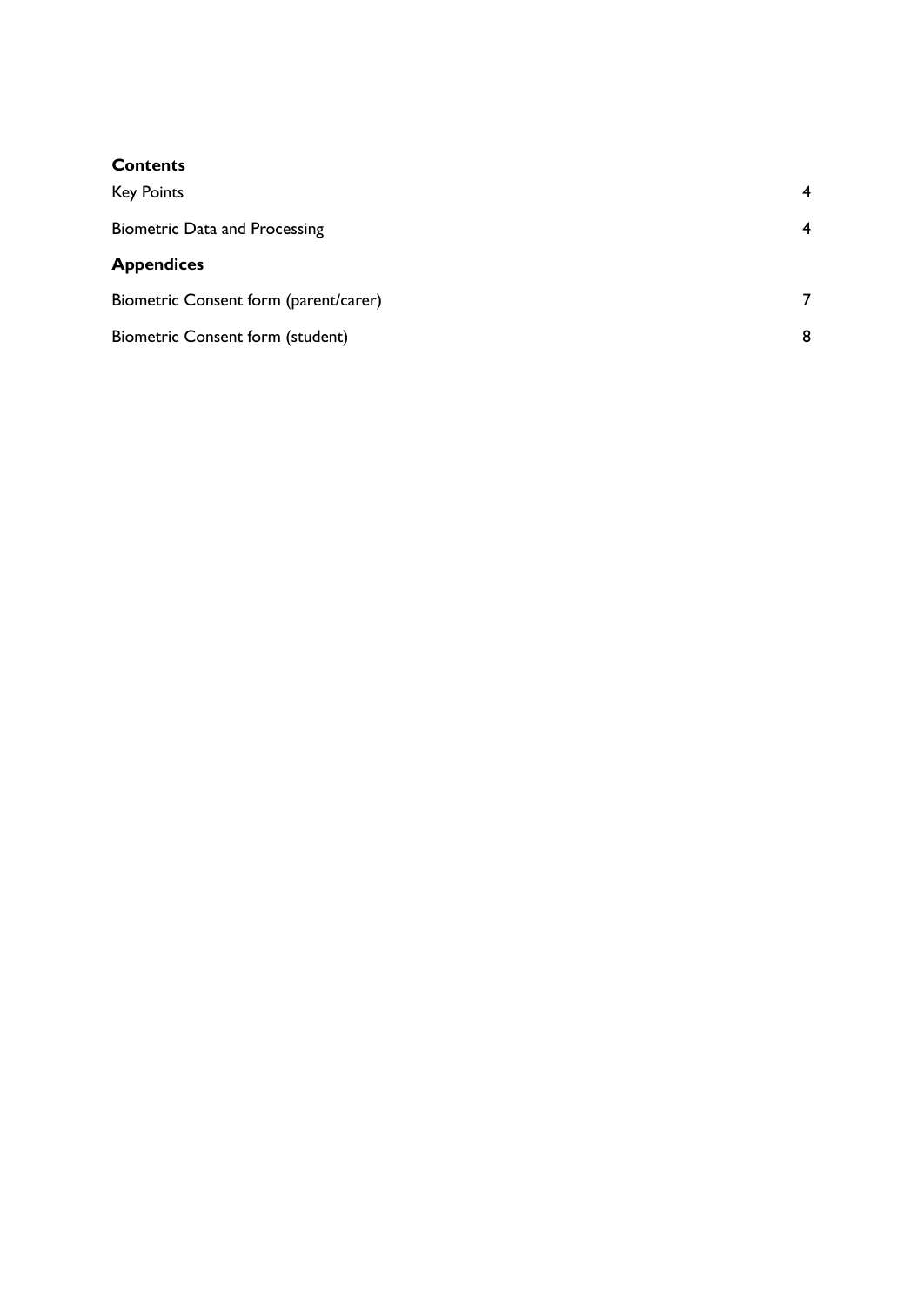## **Biometric Information Policy**

## <span id="page-3-0"></span>**Key Points**

Schools that use students' biometric data (see 1 below) must treat the data collected with appropriate care and must comply with the data protection principles as set out in the General Data Protection Regulation 2018.

Where the data is to be used as part of an automated biometric recognition system (see 2 below), schools must also comply with the additional requirements in sections 26 to 28 of the Protection of Freedoms Act 2012.

Schools must ensure that the parent/carer of each child is informed of the intention to use the child's biometric data (see 1 below) as part of an automated biometric recognition system.

The written consent of the parent/carer or the child, where the child is deemed to have the capacity to consent (see below), must be obtained before the data is taken from the child and used (i.e. 'processed' – see 3 below). In no circumstances can a child's biometric data be processed without written consent.

Schools must not process the biometric data of a student where:

a) The child (whether verbally or non-verbally) objects or refuses to participate in the processing of their biometric data;

b) A parent or student has not consented in writing to the processing; or

c) A parent or student has objected in writing to such processing, even if another parent has given written consent.

Schools must provide reasonable alternative means of accessing the services to those students who will not be using an automated biometric recognition system.

### <span id="page-3-1"></span>**Biometric Data and Processing**

1.What is biometric data?

Biometric data means personal information about an individual's physical or behavioural characteristics that can be used to identify that person; this can include their fingerprints, facial shape, retina and iris patterns, and hand measurements.

The Information Commissioner considers all biometric information to be personal data as defined by the General Data Protection Regulation; this means that it must be obtained, used and stored in accordance with that Regulation.

The Protection of Freedoms Act 2012 includes provisions which relate to the use of biometric data in schools and colleges when used as part of an automated biometric recognition system. These provisions are in addition to the requirements of the General Data Protection Regulation.

2What is an automated biometric recognition system?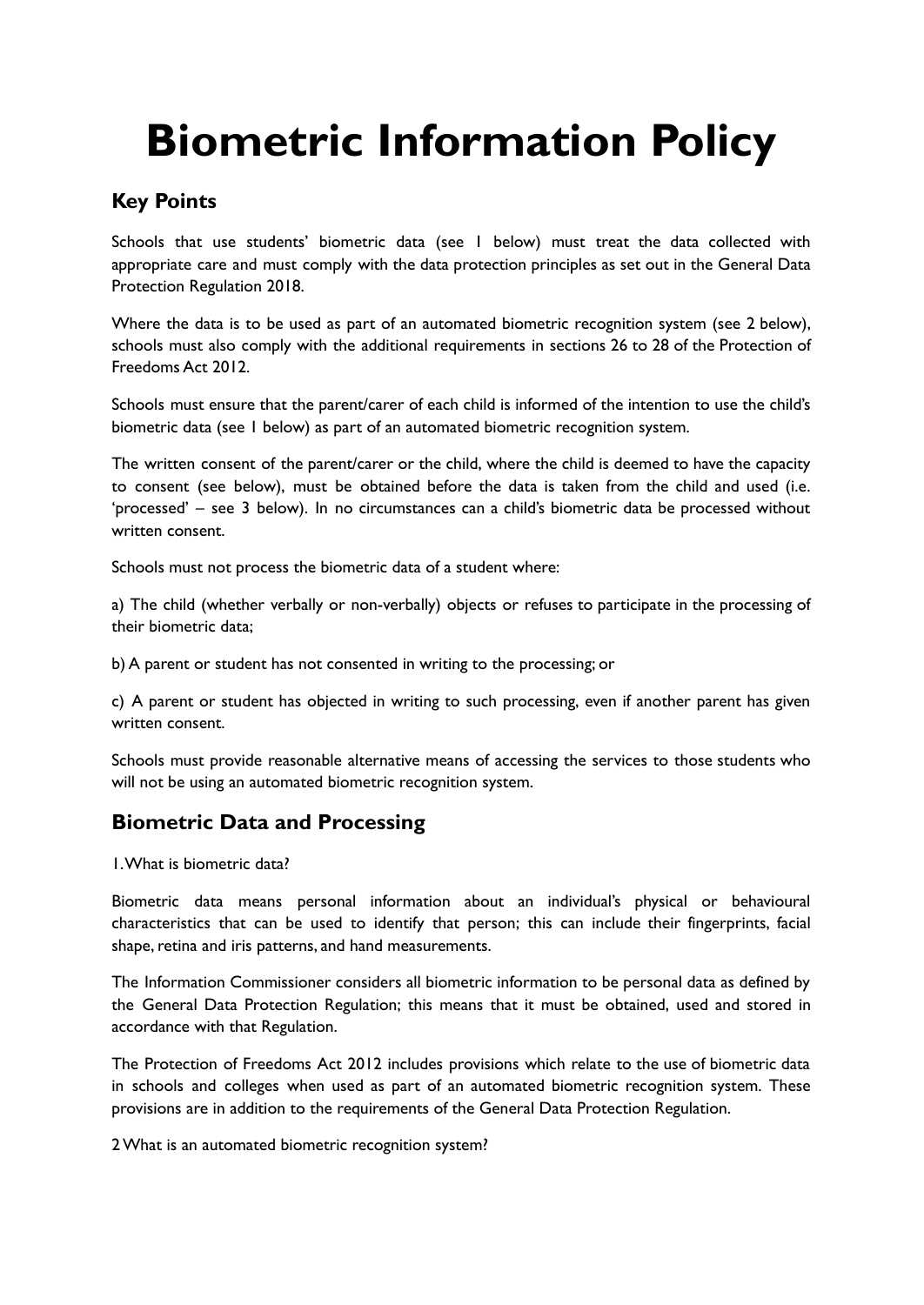An automated biometric recognition system uses technology which measures an individual's physical or behavioural characteristics by using equipment that operates 'automatically' (i.e. electronically). Information from the individual is automatically compared with biometric information stored in the system to see if there is a match in order to recognise or identify the individual.

Biometric recognition systems can use many kinds of physical or behavioural characteristics such as those listed in 1 above.

#### 3What does processing data mean?

'Processing' of biometric information includes obtaining, recording or holding the data or carrying out any operation or set of operations on the data including (but not limited to) disclosing it, deleting it, organising it or altering it. An automated biometric recognition system processes data when:

a. recording students' biometric data, for example, taking measurements from a fingerprint via a fingerprint scanner;

b.storing students' biometric information on a database system; or

c. using that data as part of an electronic process, for example, by comparing it with biometric information stored on a database in order to identify or recognise students.

#### 4Who is able to give consent

The Data Protection Act gives children rights over their own data when they are considered to have adequate capacity to understand. Most children will reach this level of understanding at around age 13. For this reason, for most children in a secondary school, it will normally be up to the individual child to decide whether or not to provide biometric data. Where the academy considers that the child does not have the capacity ( generally recognised at around the age of 13) parents/carers will be asked to provide consent.

Schools and colleges will be required to notify each parent of a child whose biometric information they wish to collect/use. If either parent objects in writing, then the school will not be permitted to take or use that child's biometric data.

#### 5 Length of consent

The original written consent is valid until such time as it is withdrawn. However, it can be overridden, at any time either parent or the child themselves objects to the processing (subject to the parent's objection being in writing). When the student leaves the academy, their biometric data will be securely removed from the academy's biometric recognition system.

#### 6 Alternative to Biometric

The academy cashless catering system allows for an alternative to biometric scanning and any student objecting to the processing of their biometric data will be issued with a PIN code.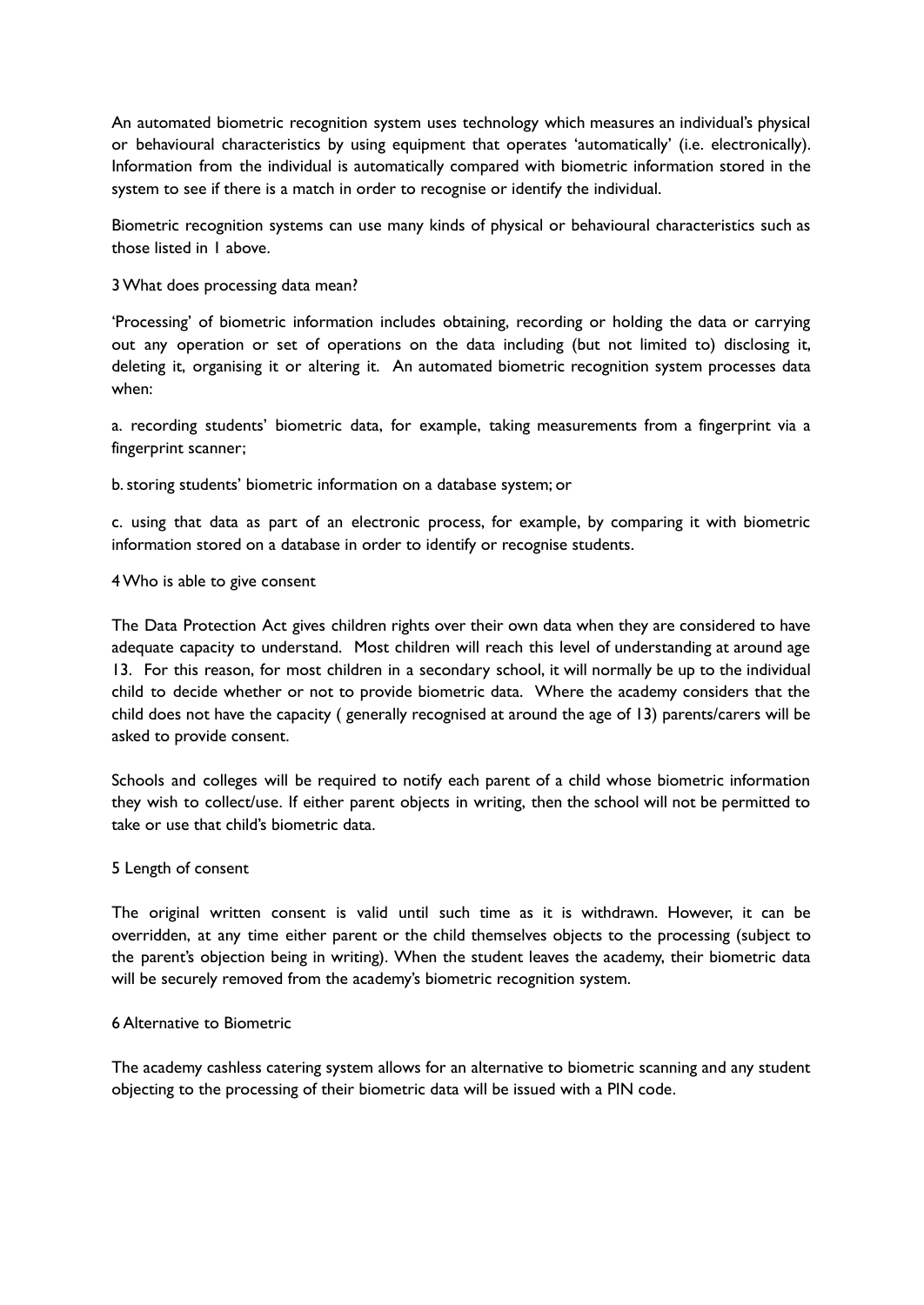## **Biometric Consent form (parent/carer)**

<span id="page-5-0"></span>Student name: ………………………………………………………………….

Please sign below if you consent to the Academy taking and using information from your son/daughter's fingerprint as part of an automated biometric recognition system. This biometric information will be used by the Academy for the purpose of charging for school meals.

In signing this form, you are authorising the Academy to use your son/daughter's biometric information for this purpose until he/she either leaves the Academy or ceases to use the system.

If you wish to withdraw your consent at any time, this must be done so in writing and sent to the Principal. Once your son/daughter ceases to use the biometric recognition system, his/her biometric information will be securely deleted by the Academy.

Parent consent:

Having read the above guidance information, I give consent to information from the fingerprint of my son/daughter being taken and used by the Academy for use as part of an automated biometric recognition system for the purchase of school meals.

I understand that I can withdraw this consent at any time in writing.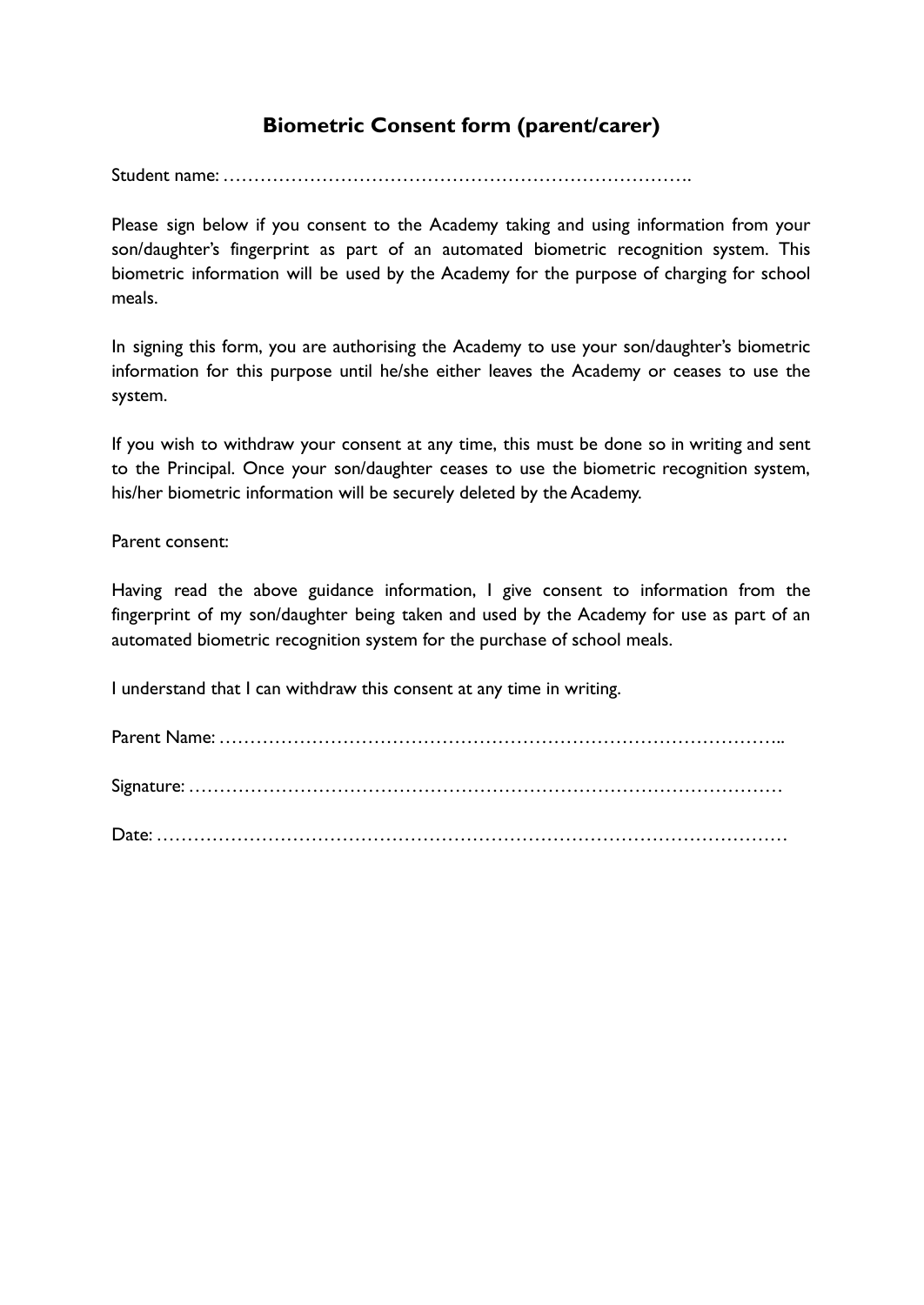## **Biometric Consent form (student)**

<span id="page-6-0"></span>Student name: ………………………………………………………………….

Please sign below if you consent to the Academy taking and using information from your fingerprint as part of an automated biometric recognition system. This biometric information will be used by the Academy for the purpose of charging for school meals.

In signing this form, you are authorising the Academy to use your biometric information for this purpose until you either leave the Academy or ceases to use the system.

If you wish to withdraw your consent at any time, this must be done so in writing and sent to the Principal. Once you cease to use the biometric recognition system, your biometric information will be securely deleted by the Academy.

Student consent:

Having read the above guidance information, I give consent to information from my fingerprint being taken and used by the Academy for use as part of an automated biometric recognition system for the purchase of school meals.

I understand that I can withdraw this consent at any time in writing.